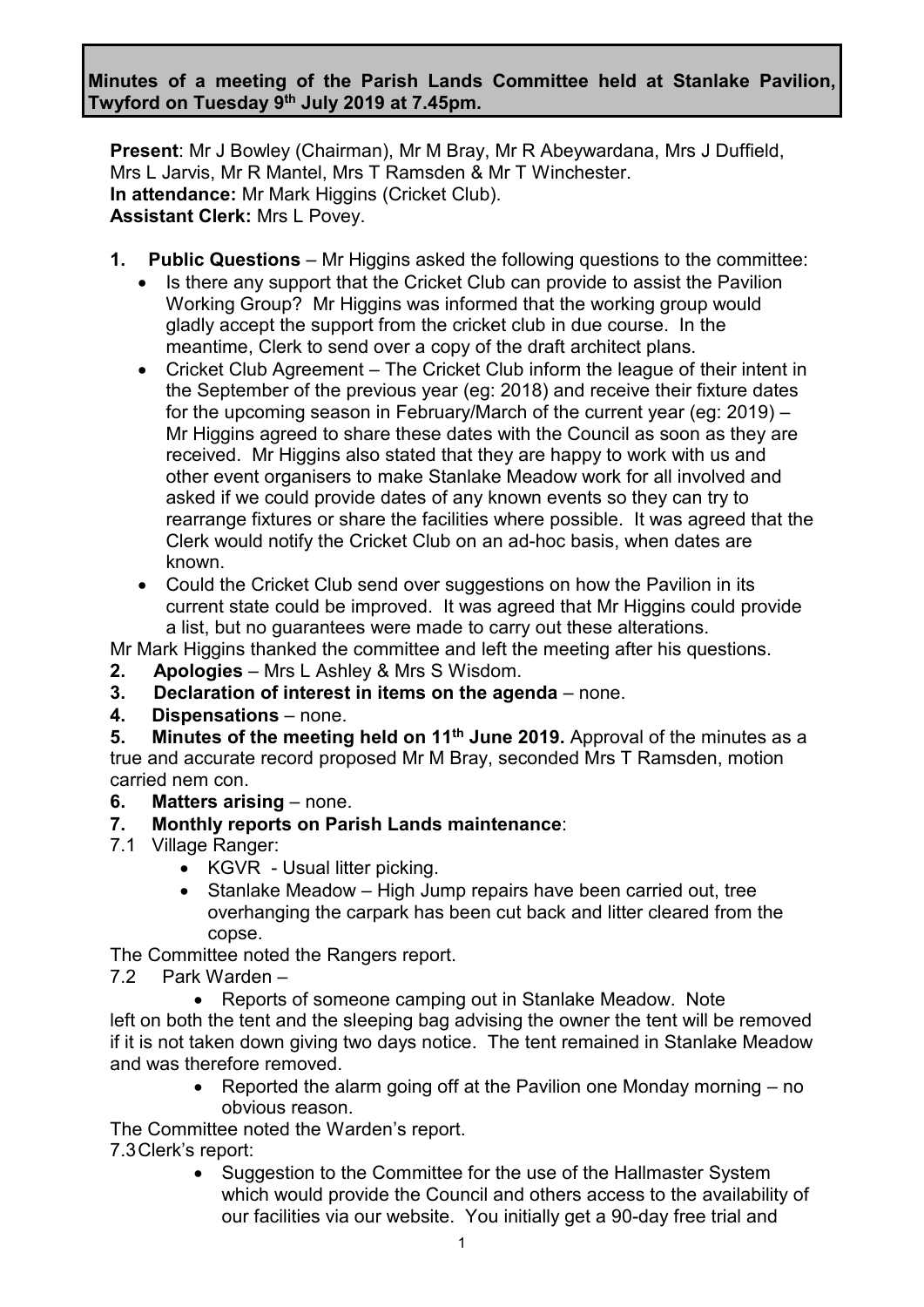then an annual fee of £354 applies. The Committee felt it was too much money to consider this currently however upon completion of the works at Stanlake Pavilion, the Committee agreed to reconsider it again at this point. In the meantime, Clerk to investigate whether Wordpress can supply something similar? Clerk to liaise with Ginger Stag (website designers).

• We have set up Trello a free job card-based system to monitor jobs for completion by the Ranger & Warden and the actions following meetings etc of the Clerk & Assistant Clerk. The Committee thought that this was a good idea however Mr J Bowley felt that the Cloud is not used fully, and they should have access to everything we do apart from possibly HR related information. Mr J Bowley suggested that this is raised at the Finance and General Purposes Meeting.

# **8.0 Allotments.**

8.0.1 To consider creating a series of smaller/starter plots – Mr Abeywardana feels that not everyone who takes on an allotment fully appreciates the work that is required to maintain a plot. Mr Abeywardana therefore proposed a trial of a number of smaller plots of 2.5poles instead of the normal 5 poles. This was seconded by Mrs T Ramsden and unanimously approved. Clerk to report back at the next meeting following a plot becoming available.

Mr R Abeywardana and Mrs T Ramsden then talked about their meeting with Twyford Surgery with reference to providing plots for green prescriptions for social and therapeutic reasons. The surgery is very supportive of the idea. Mr R Abeywardana hopes to have a leaflet designed by the end of the month and to seek funding by approaching local businesses to move this forward. Mr Abeywardana and Mrs T Ramsden to work out some costings and report back to the committee at next month's meeting.

8.0.2 To consider changing the allotment agreement to make reference to the Councils policies & reference to behaviour to councillors and staff with sanctions. It was proposed by Mr T Winchester, seconded by Mrs L Jarvis and unanimously agreed. Clerk to make the necessary amendments.

# **8.1 Hurst Rd.**

8.1.1 Hurst Road plot availability - no plots available

8.1.2 Report on Inspection – 20 plots have been noted as 'keep an eye' whilst 14 plots have been issued a letter requesting that the allotment holder cultivates their plot/s. A further inspection will be carried out in due course.

8.1.3 Deer accessing allotments. Mr M Bray informed the committee that this is still an ongoing problem however it has lessened.

# **8.2 London Rd.**

8.2.1 London Road plot availability – 2 plots available

8.2.2 Report on Inspection – 1 plot has been noted as 'keep an eye' whilst 2 plots have been issued a letter requesting that the allotment holder cultivates their plot/s. A further inspection will be carried out in due course.

8.2.3 TRHA letter – boundary fence & trees/ivy - further quotes and doctors surgery response – carried forward however Clerk to update TRHA to make them aware that we are still gaining quotes. Clerk to also investigate a 'green alternative' such as hedges.

# **9.0 Millennium Garden, Jubilee Corner, Burial Ground & War Memorial.**

9.1 Report on cremations & burials - none

9.2 Report on memorials - none

9.3 Christmas tree 2019 – Quote received from Christmas Direct for £190.89 for a 50m string of lights. Proposed by Mr M Bray, seconded by Mr T Winchester to

**RECOMMEND to Full Council** to accept the quote. Motion carried unanimously. 9.4 Columbarium – 2 further base quotes – to be carried forward however the committee would like the Clerk to push for all the outstanding quotes.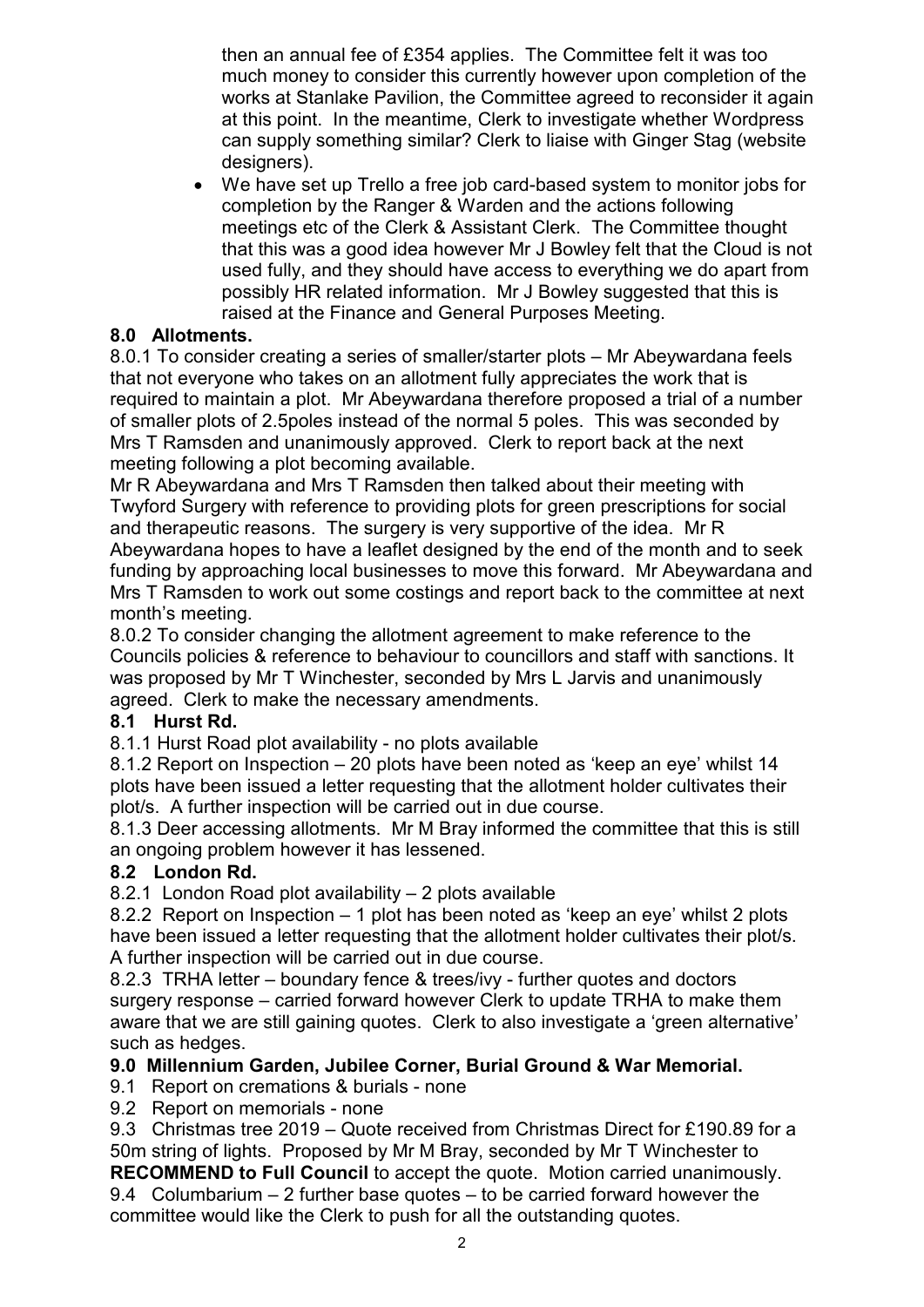9.5 Burial Ground edging project – additional amount to be approved for wood £91.61 [£492.61 for total project]. Proposed by Mrs T Ramsden, seconded by Mr M Bray and unanimously agreed.

**10.0 Bell Corner & Polehampton Corner** – no items to report.

# **11.0 King George V Recreation Ground.**

11.1 CCTV – 2 quotes circulated 06.03.19 – 1 further quote – to be carried forward.

11.2 Parish Lands Management Plan – Mrs T Ramsden made all relevant updates. It was proposed by Mr M Bray, seconded by Mrs J Duffield and unanimously agreed to adopt the Parish Lands Management Plan.

11.3 Quote for Longfield Road hedge to be laid – report on unsuitability and Clerks discussion with the hedge layer. The Committee asked for the Clerk to see if Mr Stephen Lloyd would look at the hedge and give his opinion.

11.4 Loddon Hall bench update – quote for concrete base £182.76. The Committee thought that this bench had already been installed and therefore the amount approved. If not, carry item forward to approve in next month's meeting. 11.5 Playground reports and quotes for repairs KGVR & Stanlake Meadow (link circulated 25.04.19). The Committee asked the Clerk to arrange for another report and quotation and asked to ensure that any repairs are graded so that anything requiring immediate action is dealt with.

11.6 Soil reported to be falling in to the garden of 16, Sycamore Drive from Loddon Hall path – Mr M Bray met with the resident who is happy to monitor the situation at present. Noted.

11.7 Mini athletics – request for use of field on occasions – permission given to be reviewed in September. Noted.

11.8 Suggestion for the trees in the wildflower area to be pruned. Mr M Bray & Mrs T Ramsden to look at the trees and report back to the committee at next month's meeting.

# **12.0 Stanlake Meadow.**

12.1 Tree risk assessment – quote to cover both allotment sites, both recreation grounds, burial ground & Jubilee Corner – carried forward.

12.2 Quote for hedge Stanlake Lane side to be laid (Quote £2,320) – clerk to obtain 2 other comparison quotes. Carried forward.

12.3 Cricket club agreement – use of field for annual events. Mr M Bray suggested that allowance should be made in the agreement for annual events such as the Twyford Village Fete and the Beer Festival. Mrs J Duffield proposed the following amendment to the Cricket Clubs agreement 'The Parish Council will reserve a small number of weekends during the playing season for community events which will include use of the Pavilion and its environs. The Parish Council will notify the Cricket Club by the end of September of the proposed dates for the following year'. This was seconded by Mr M Bray and unanimously agreed. Clerk to approach the Cricket Club to make the above amendment to the current agreement.

12.4 'No Parking' sign – contractor request for sign on gate [£268.84 or £294.64 for reflective signs]. Proposed by Mrs J Duffield, seconded by Mr T Winchester to **RECOMMEND to Full Council** to accept the quote for the non-reflective sign at the cost of £268.84. Motion carried unanimously.

12.5 Kissing gate and post replacements - £646.94. The Committee felt that this quote was too expensive. Clerk to find an alternative solution, gain further quotes or ask the Ranger if he can carry out the repairs.

12.6 Fruit tree offer from Muille (to also consider watering). Both Mrs T Ramsden & Mr M Bray have tried to contact Muille but without success. The Committee therefore asked the Clerk to gain contact.

#### **13.0 Stanlake Pavilion.**

13.1 Pavilion Working Group. Meeting to take place at 7pm on 16.07.19 at Loddon Hall. Clerk to adjust the time for the meeting room.